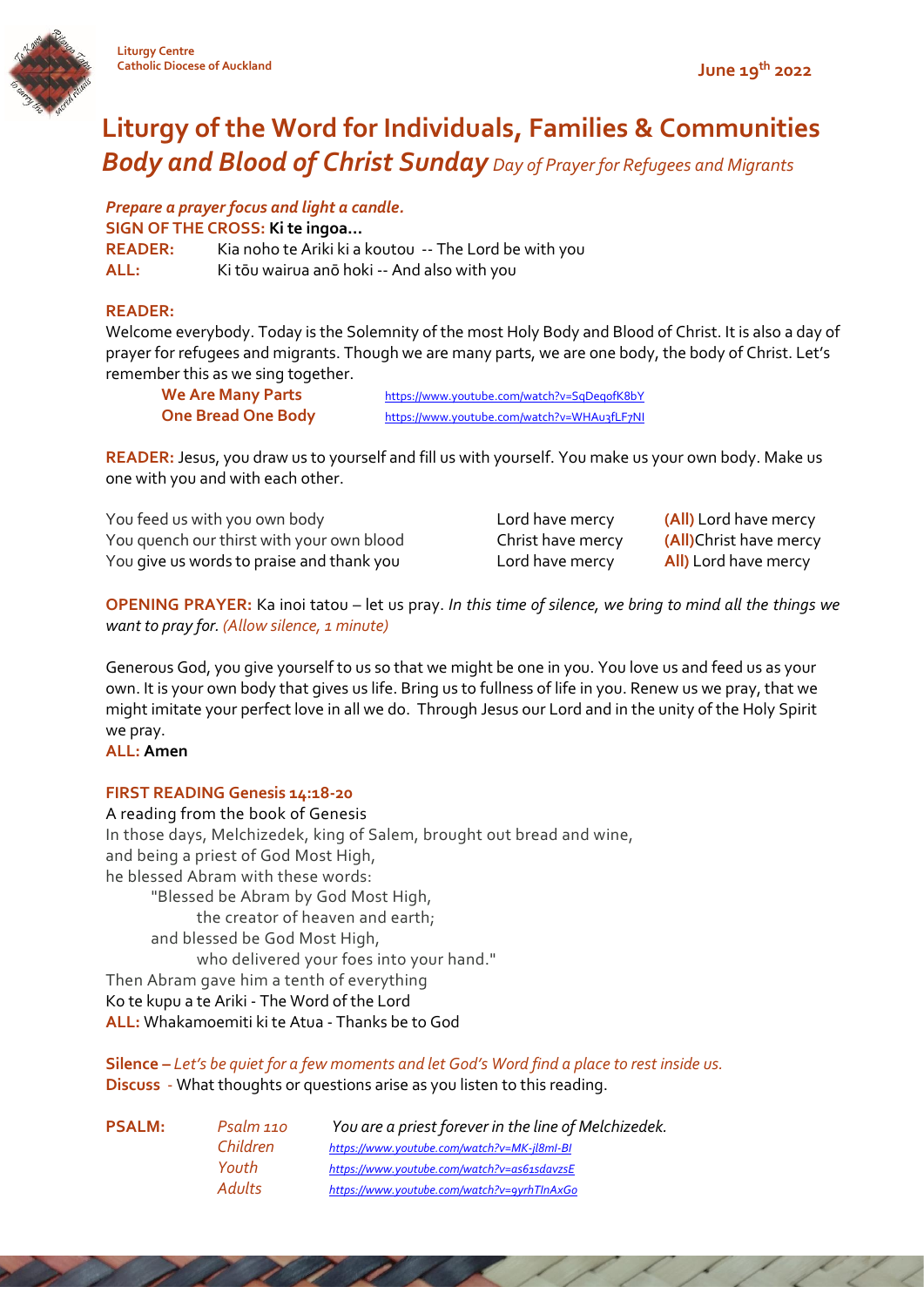#### **Second Reading 1 Corinthians 11:23-26**

#### A reading from the book of 1 Corinthians

Brothers and sisters: I received from the Lord what I also handed on to you, that the Lord Jesus, on the night he was handed over, took bread, and, after he had given thanks, broke it and said, "This is my body that is for you. Do this in remembrance of me." In the same way also the cup, after supper, saying, "This cup is the new covenant in my blood. Do this, as often as you drink it, in remembrance of me." For as often as you eat this bread and drink the cup, you proclaim the death of the Lord until he comes. Ko te kupu a te Ariki - The Word of the Lord **ALL:** Whakamoemiti ki te Atua - Thanks be to God

#### **Silence -***Follow the reading with quiet thinking time.*  **Discussion starter** – What did St Paul (the writer of 1 Corinthians) receive?

**GOSPEL:** Luke 9:11-17 **Reader** Kia noho te Ariki - The Lord be with you **All** Ki tōu wairua anō hoki – And also with you **Reader** A reading from the Gospel of Luke Jesus spoke to the crowds about the kingdom of God, and he healed those who needed to be cured. As the day was drawing to a close, the Twelve approached him and said, "Dismiss the crowd so that they can go to the surrounding villages and farms and find lodging and provisions; for we are in a deserted place here." He said to them, "Give them some food yourselves." They replied, "Five loaves and two fish are all we have, unless we ourselves go and buy food for all these people." Now the men there numbered about five thousand. Then he said to his disciples, "Have them sit down in groups of about fifty." They did so and made them all sit down. Then taking the five loaves and the two fish, and looking up to heaven, he said the blessing over them, broke them, and gave them to the disciples to set before the crowd. They all ate and were satisfied. And when the leftover fragments were picked up, they filled twelve wicker baskets. **Reader** Ko te rongopai a te Ariki – The Gospel of the Lord. **ALL:** Kia whakanuia rā koe, e te Ariki, e Hēhu Karaiti **–** Praise to you Lord Jesus Christ.

 $\overline{\phantom{a}}$ 

# *After the reading - Silence.*

→ **Children's Reflection on the Gospel** – Listen to the Gospel https://www.youtube.com/watch?v=S6rjqcAJrWE Discuss – What do you think it might have been like to be there on that day? → **Adults** / Youth - Reflection / Discussion – What part of this reading draws your attention, and why?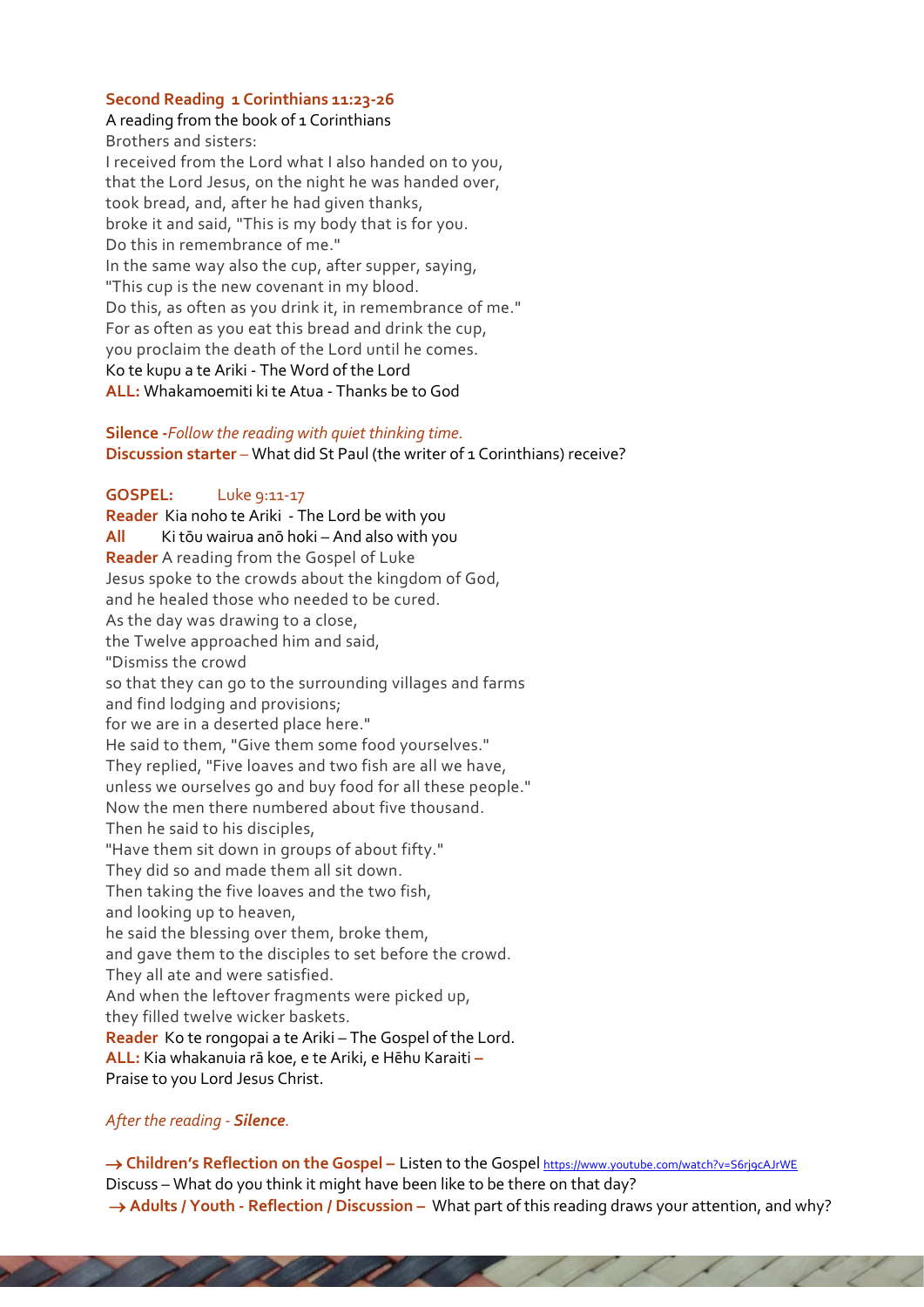Catholic teaching on Refugees <https://www.youtube.com/watch?v=LwlyTiJpV7Y>

# **Prayer of the Faithful:** *As God's people we pray for the needs of the whole world.*

**For the Church** – that when seeds of hatred and violence take root in societies, prophets will speak out, and the People of God, listening and striving to imitate Jesus, will walk the path of unity and love.

*(Silence)* **Reader:** E te Ariki All: Whakarongo mai rā ki a mātou

**For leaders of nations** – that they act in wisdom and ardently seek an end to all human trafficking.

*(Silence)* **Reader:** E te Ariki All: Whakarongo mai rā ki a mātou

**For refugees and Migrants –** that they will be made welcome, that there will be a place for them to call home and that we open our hearts to the plight of refugees and migrants.

*(Silence)* **Reader:** E te Ariki All: Whakarongo mai rā ki a mātou **For the farmers, miners and horticulturalists of our nation – that care for the land and humane care for** animals will be priorities in the way land is worked and food produced.

*(Silence)* **Reader:** E te Ariki All: Whakarongo mai rā ki a mātou

**For people who suffer loss in the face of natural disaster** – that they not be overwhelmed by grief or despair but find strength in community and comfort in the practical support of people.

*(Silence)* **Reader:** E te Ariki All: Whakarongo mai rā ki a mātou

## **Concluding Prayer** (Priest)

You desire, O God, to feed your people. We are your people who have come to your table today. Hear the prayers we bring you so that all may come to live in the fellowship of your love. We ask this through Christ, who feeds us with his own body and blood and who lives and reigns with you in the unity of the Holy Spirit, God for ever and ever. *AMEN*

## **READER: Prayers for Refugees**

A Prayer for Refugees, Catholic Diocese Auckland https://www.youtube.com/watch?v=kYvhoGqvqbA Watch this video and pray the prayer <https://www.youtube.com/watch?v=zC3rHRt2bbE>

## **Pope Francis' Prayer for World Day of Migrants and Refugees**

a de la construcción de la construcción de la construcción de la construcción de la construcción de la construcción de la construcción de la construcción de la construcción de la construcción de la construcción de la const

Father, you entrusted to Saint Joseph what you held most precious: the child Jesus and his Mother, in order to protect them from the dangers and threats of the wicked.

May he, who shared in the sufferings of those who flee from the hatred of the powerful, console and protect all our brothers and sisters driven by war, poverty and necessity to leave their homes and their lands to set out as refugees for safer places.

Help them, through the intercession of Saint Joseph, to find the strength to persevere, give them comfort in sorrows and courage amid their trials.

Grant to those who welcome them some of the tender love of this just and wise father, who loved Jesus as a true son and sustained Mary at every step of the way.

May he, who earned his bread by the work of his hands, watch over those who have seen everything in life taken away and obtain for them the dignity of a job and the serenity of a home.

We ask this through Jesus Christ, your Son, whom Saint Joseph saved by fleeing to Egypt, and trusting in the intercession of the Virgin Mary, whom he loved as a faithful husband in accordance with your will. **All: Amen**